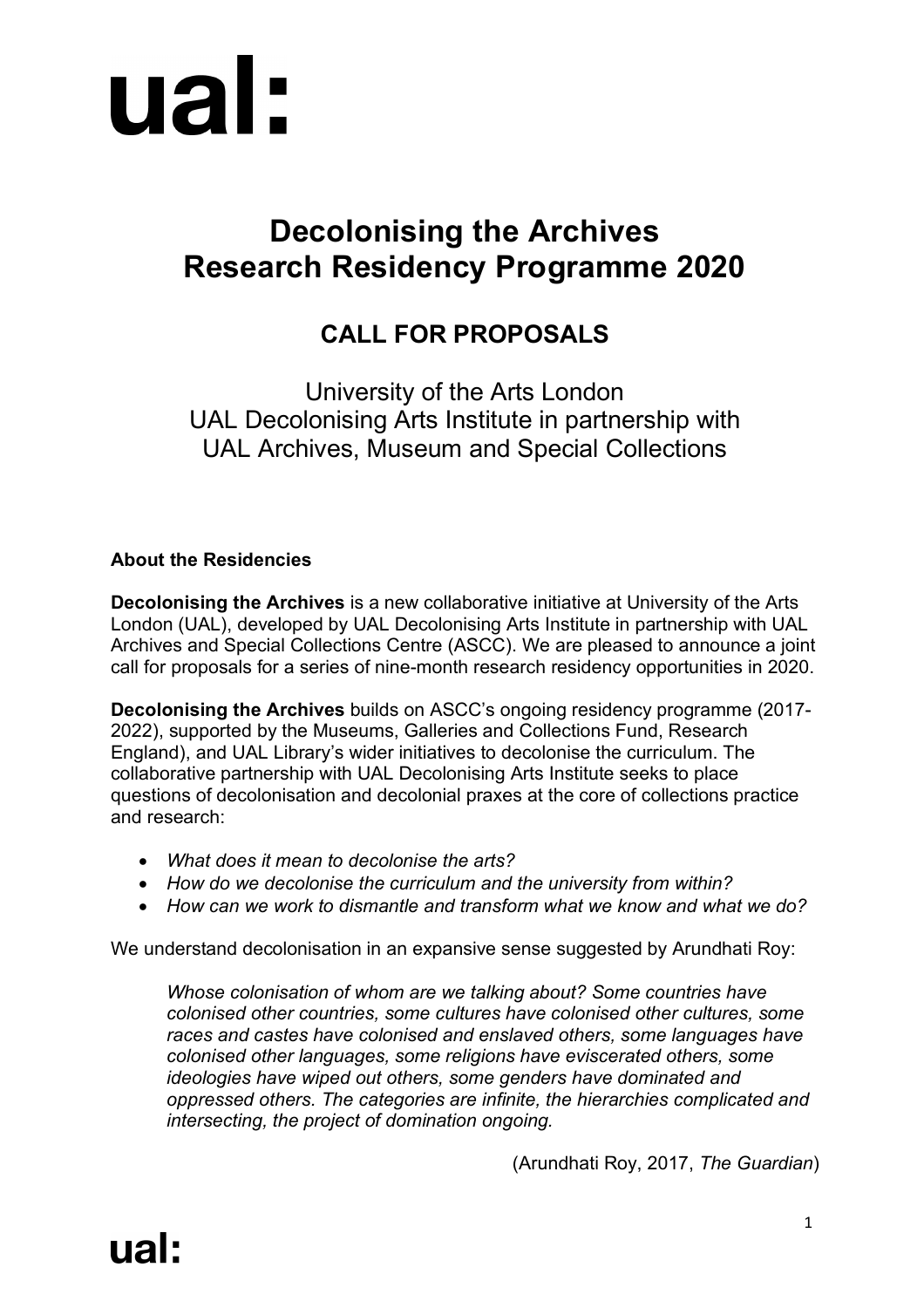# ual:

The **Decolonising the Archives Research Residency Programme** will award bursaries of £6,000 to three postdoctoral researchers (including curatorial and creative practice-based). Researchers will be in residence for a period of up to six months from January 2020, at one of three locations: UAL Archives and Special Collections Centre and London College of Communication Library (LCC); Central Saint Martins Museum & Study Collection (CSM); special collections at Chelsea College of Arts Library, including the African-Caribbean, Asian and African Art in Britain Archive. Researchers will spend a further three months writing up and/or producing research outputs for publication and dissemination in autumn 2020. The residencies are opportunities to interrogate UAL's archives and special collections through critical and creative research strategies that engage decolonial thinking/doing and questions of decolonisation. We invite proposals that focus on a specific collection or aspect of a collection, and/or artwork(s) or archival object(s) held at ASCC, LCC Library, CSM or Chelsea Library. We welcome approaches that challenge, for example, dominant narratives of identity, nation, culture, language, heritage, Britishness, whiteness, blackness, race, class, gender, sexuality, dis/ability, age, belief, feminism, modernism, radicalism, activism…; as well as the politics of institutional memory and archival silences.

# **About UAL Archives, Museum and Special Collections**

Within the wider context of UAL Library's initiatives to decolonise collections and curricula, UAL Archives and Special Collections Centre (ASCC) promotes the preservation and interrogation of archive collections, and develops programmes of activity and engagement to inspire and provoke creative and critical practice. Encouraging collaboration with research communities at UAL and beyond, ASCC works with collection managers to share perspectives and strategies in the area of decolonisation.

Based at the London College of Communication (LCC), ASCC holds unique and diverse archives and collections that offer rich resources for research spanning screen and print histories, graphic design, media and sound arts, including the Stanley Kubrick and Lindsay Cooper archives, and the Her Noise and London Musicians' Collective archives. Collections include the work of Dick Scott Stewart (photography), Ann Kaplan (printmaker and filmmaker), Barbara Sawyer (textiles), Robert Crumb (graphic illustrations), and UAL alumni.

The LCC Library houses the *Printing Historical Collection* (PHC), a teaching collection of 5,000 books charting the technical, aesthetic and design development of the western book, and organised chronologically, from 1485 to the present. The foundations of the PHC were laid in the 1960s-1970s at a time when LCC (formerly the London College of Printing) supported the technical education and vocational training of both local and Commonwealth indentured apprentices from the printing and publishing industries. The LCC Library also includes a number of historical journals, and over 4,000 zines and fanzines as part of the collection's alternative publication section.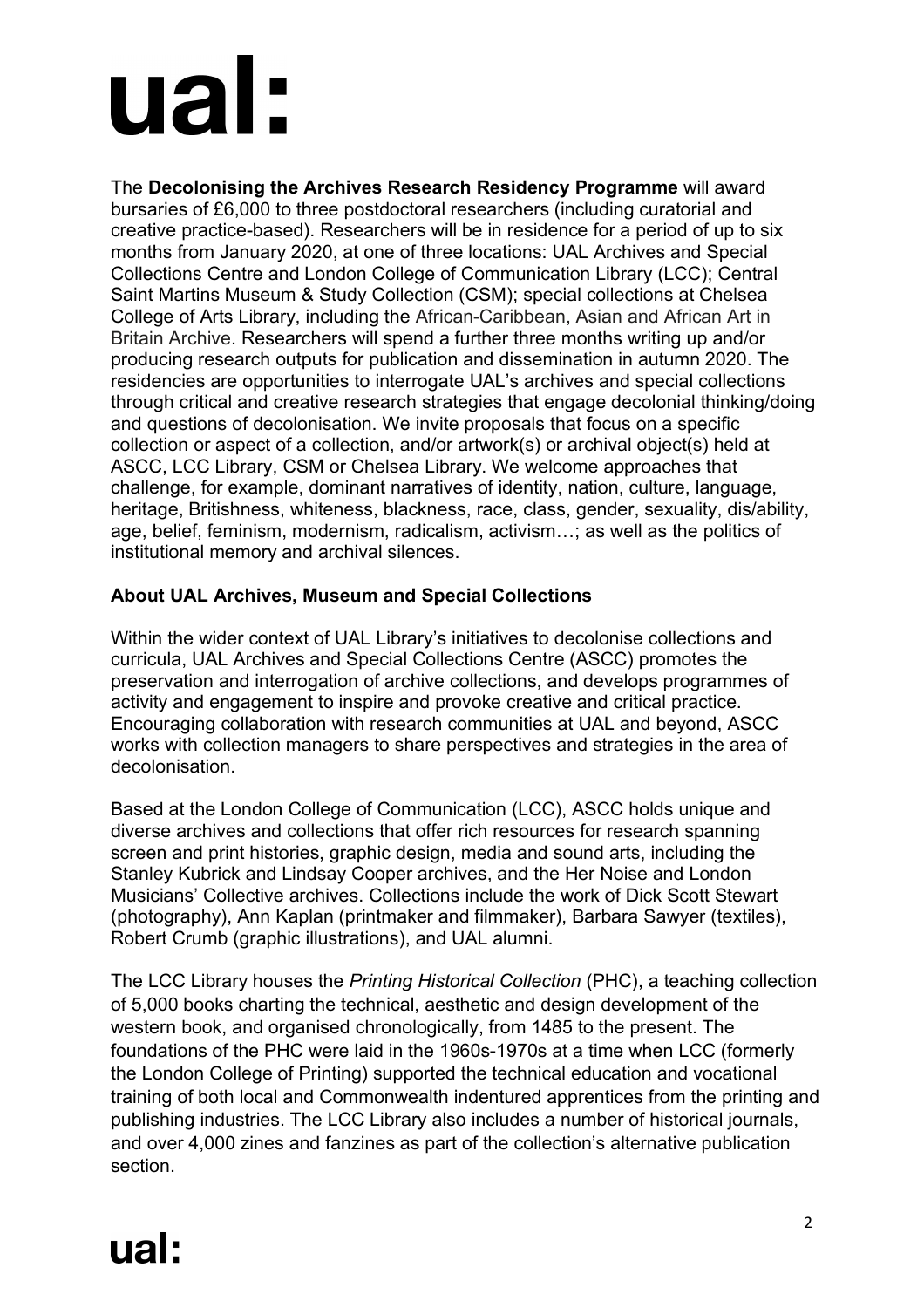# ual:

The CSM Museum & Study Collection tells the story of the College's rich history through archive material and work produced by staff and students and alumni. The Museum also houses a teaching collection which spans the 13th century to the present day, and includes early printed books, manuscripts, 1920s German film posters, textiles and garments. Information about the collections can be found in our searchable online catalogue. The Museum has a strong track record in experimental practices, particularly around object-based learning and object-led wellbeing. More recently, the Museum has developed a programme of work around decolonisation, encompassing collaborative curatorial projects and an audit of existing collections, and the representation of marginalised communities in UK archives.

The internationally renowned Special Collections at Chelsea College of Arts Library include artists' books and magazines, multiples, ephemera and a range of archives: The African-Caribbean, Asian and African Art in Britain Archive, established in 1985, is a key historical resource documenting the Black Arts movement and other artists from diverse backgrounds working in the UK from the 1970s onwards. In addition to supporting use of these collections in teaching, learning and research, we are currently working with students and staff in a range of decolonisation initiatives, including the Reading Collections reading group and the publication project, *Decolonising the Arts Curriculum*.

# **About UAL Decolonising Arts Institute**

UAL Decolonising Arts Institute is currently in development and due to launch in autumn 2020. The Institute seeks to enhance the visibility, understanding and impact of postcolonial, decolonial and intersectional practices, histories and theories. It aims to address historical amnesias and contemporary silences, to amplify voices, and gather strengths. Building on the success of the recent AHRC Black Artists & Modernism research project (2015-18), the Institute will continue to work closely with museums to challenge the stories our collections tell. It will also develop collaborative connections with related practices, research, pedagogy and activism across UAL (historical and contemporary), to drive social, cultural and institutional change.

## **What are we offering to Researchers in Residence?**

- A bursary comprising a £5,000 fee to cover all expenses, and access to an additional £1,000 towards production costs, subject to the needs of the output
- Access to UAL Archives and Special Collections for the duration of the residency
- Access to other facilities at UAL, to be confirmed
- Support through regular advisory research and curatorial support meetings

# **What are we expecting from Researchers in Residence?**

Researchers will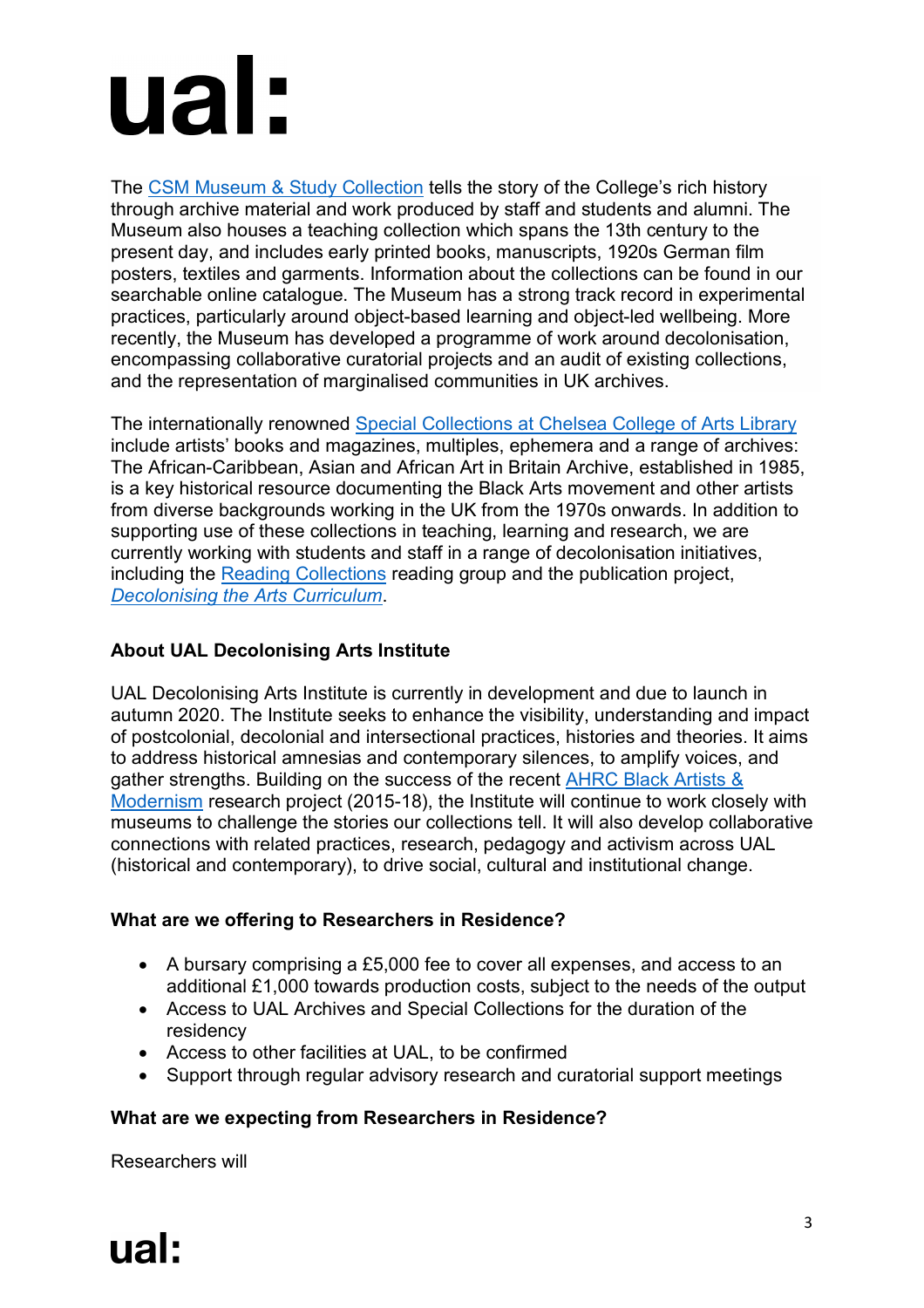

- Undertake an agreed programme of research for a period of up to six months
- Write up and complete the proposed outputs within a further three months
- Participate in research sharing seminars at beginning and midway points of the residency
- Providing regular updates on their progress through the Residency, posting to the 'Into the Archive' blog and UAL social media and contributing to UAL's annual Research Fortnight festival of research
- Contribute to debates on decolonisation within UAL's research community
- Present their research at a public symposium event in autumn 2020
- Produce one or more outputs to demonstrate their research findings. Outputs must include a substantial text for first publication by UAL (e.g. a 6,000-8,000 word paper; alternative 'essay' forms and outputs can also be proposed, such as a performance, film or soundwork)
- Participate in evaluation and feedback at the end of the programme

#### **Who is eligible to apply?**

The call is open to post-doctoral researchers with a relevant arts background from any UK- based University. Applications from current PhD students will be considered if the opportunity clearly aligns with their research. Secondments from other Higher Education Institutions will be considered. The applicant must be able to work in the UK and remain resident until 31st March 2021.

#### **How do I make a submission?**

Your submission should provide:

- The name of the applicant and affiliated institution or organisation (if applicable)
- A full CV including relevant links to related past projects
- The proposed project title
- A summary of the proposed project (max 100 words)
- A detailed project proposal (max 500 words) outlining:
	- o Your interest in a particular UAL archive or collection, if already known
	- o Your preliminary research question(s)
	- o Your anticipated approaches and methods
	- o How your project meets the aims of the residency
	- o How your project engages questions of / and approaches to decolonisation
	- $\circ$  An estimated budget to support the production of outputs (up to £1,000),

Submissions will be accepted by email only, with the subject line: 'Decolonising the Archives – Research Residency Submission'

#### Please email to both:

decolonisingartsinstitute@arts.ac.uk and s.mahurter@arts.ac.uk